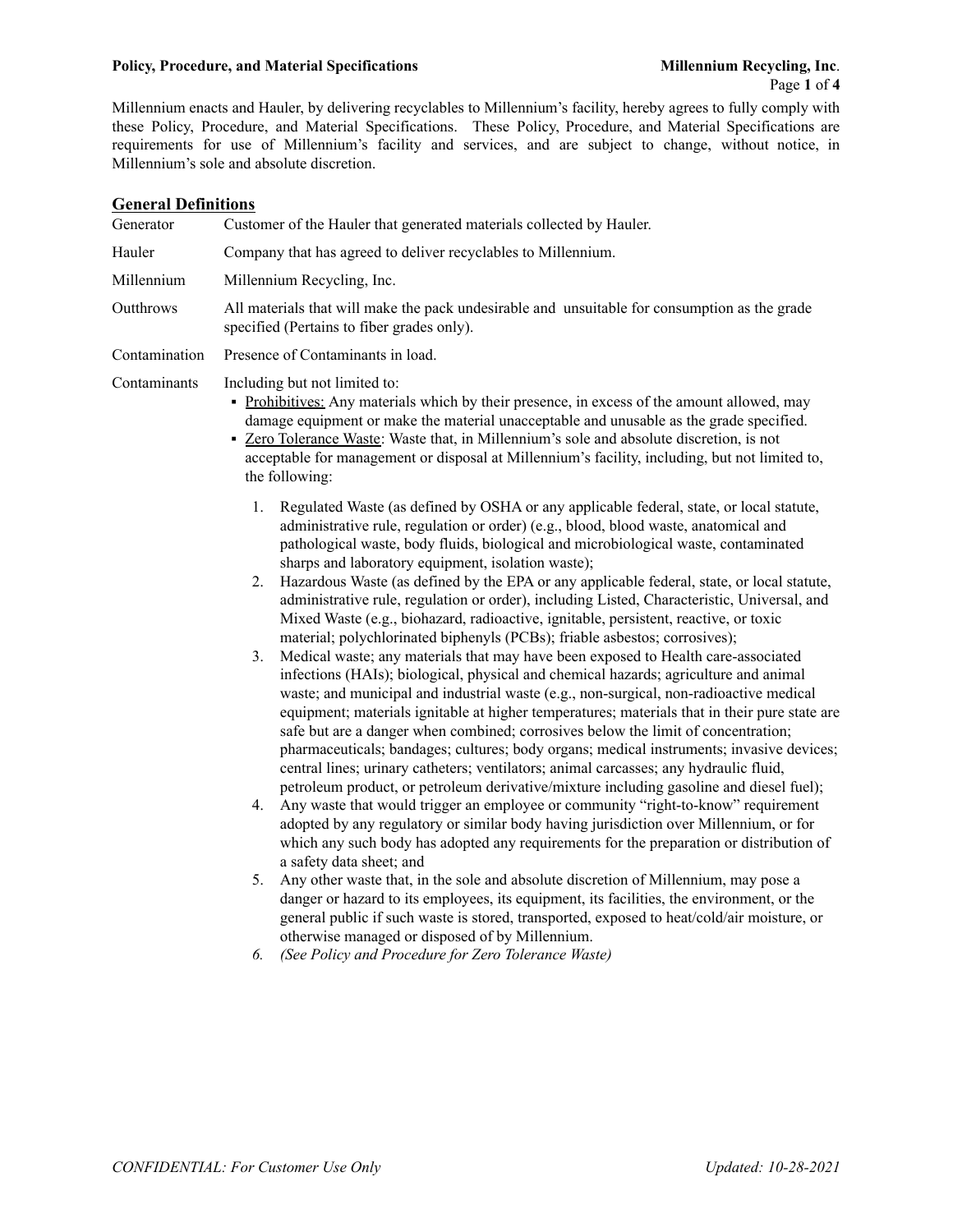# **Grades, Descriptions, Payments and Fees\***

| PRIMARY GRADES           |                                                                                                                                                                                                                                                                                                                                                                                                                                                                                                                                                                                                                                                                                                                                                                                             |
|--------------------------|---------------------------------------------------------------------------------------------------------------------------------------------------------------------------------------------------------------------------------------------------------------------------------------------------------------------------------------------------------------------------------------------------------------------------------------------------------------------------------------------------------------------------------------------------------------------------------------------------------------------------------------------------------------------------------------------------------------------------------------------------------------------------------------------|
| OCC                      | Old Corrugated Cardboard - Load contains corrugated containers having liners of kraft, jute, or<br>test liner. Outthrows do not exceed 5%. Contaminants do not exceed 1% (See separate OCC                                                                                                                                                                                                                                                                                                                                                                                                                                                                                                                                                                                                  |
| SS                       | Specifications). Current market price.<br>Single Stream - Load material qualifies as Single Stream. As there is no single recognized<br>industry standard regarding single stream specifications, the specifications contained herein are<br>subject to change. Excessive individual materials in a load may incur fees if materials do not<br>allow for proper running with single stream material. Single stream operation and pricing is<br>based on a blend of all accepted residential materials. Single Stream specifications can be<br>found at millenniumrecycling.com/singlestream. Note: Shredded paper is to be bagged/secured<br>in clear plastic bags or not be included in the single stream and recycled separately.<br>Contaminants do not exceed 1%. Current market price. |
| <b>SECONDARY GRADES</b>  |                                                                                                                                                                                                                                                                                                                                                                                                                                                                                                                                                                                                                                                                                                                                                                                             |
| OCC#2                    | Load would otherwise qualify as OCC but contains excessive Outthrows (See separate OCC                                                                                                                                                                                                                                                                                                                                                                                                                                                                                                                                                                                                                                                                                                      |
| <b>OCC</b> Processing    | Specifications for examples). Current market price less \$25/Ton.<br>Load would otherwise qualify as OCC but presence of Contaminants exceeds allowable<br>percentage and requires complete sorting of the load (See separate OCC Specifications for<br>examples). Current market price less \$75/Ton.                                                                                                                                                                                                                                                                                                                                                                                                                                                                                      |
| <b>SSB</b>               | Single Stream Baled - Current Market price less \$10/Ton. Higher fee may be applied based on<br>material quality and bale integrity at the discretion of Millennium staff.                                                                                                                                                                                                                                                                                                                                                                                                                                                                                                                                                                                                                  |
| SS Processing            | Load would otherwise qualify as SS but presence of Contaminants exceeds allowable<br>percentage and/or material does not meet SS specifications. Load requires complete sorting.<br>Current market price less \$75/Ton.                                                                                                                                                                                                                                                                                                                                                                                                                                                                                                                                                                     |
| Reject-Accept            | Load contains Contaminants throughout entire load but is accepted. Load requires additional<br>sorting and/or special handling above and beyond normal processing, causing significant<br>interruption in operations. Current market Price less \$100/Ton. Minimum flat fee of \$100 is<br>applied to loads weighing less than 1 Ton.                                                                                                                                                                                                                                                                                                                                                                                                                                                       |
| Reject                   | Millennium may, at its sole discretion, reject an entire load. Load contains Contaminants<br>such that it does not justify sorting of any kind. Customer is responsible for providing a<br>container for Reject load and transporting to the landfill. Removal from Millennium's facility<br>must occur within 1 hour or less of notice. Rejected loads not removed from premises after 1<br>hour of notifice will be loaded and disposed of by Millennium to ensure availability of tip floor<br>and reduce contamination of clean materials. Minimum flat fee of \$250 is applied to load<br>material into provided container, or \$100 per ton.                                                                                                                                          |
| Other                    | Any and all other non-primary grades not specifically set forth herein shall be dealt with by<br>Millennium on a case-by-case basis, in Millennium's sole and absolute discretion.                                                                                                                                                                                                                                                                                                                                                                                                                                                                                                                                                                                                          |
| <b>OTHER ADJUSTMENTS</b> |                                                                                                                                                                                                                                                                                                                                                                                                                                                                                                                                                                                                                                                                                                                                                                                             |
| Trash                    | Visible, easily accessible Contaminants not representative of remaining load (See Grading<br>Procedure). Current market price for non-Contaminated portion. Market cost for disposal of<br>Pallets (of all types) found in load are<br>estimated weight of trash is applied. Pallets<br>charged a \$20 recycling fee per unit.                                                                                                                                                                                                                                                                                                                                                                                                                                                              |
| Micro                    | Electronics or Appliances found in load are charged a \$40 recycling fee per unit.                                                                                                                                                                                                                                                                                                                                                                                                                                                                                                                                                                                                                                                                                                          |
| Tires                    | Tires found in load are charged a \$25 recycling fee per unit.                                                                                                                                                                                                                                                                                                                                                                                                                                                                                                                                                                                                                                                                                                                              |
| Labor                    | A minimum labor fee of \$50 is applied for sorting and/or cleanup with an additional \$50 per<br>hour applied after the first hour.                                                                                                                                                                                                                                                                                                                                                                                                                                                                                                                                                                                                                                                         |
| Equipment Labor          | A minimum labor fee of \$100 per hour is applied for use of equipment outside of normal<br>operations.                                                                                                                                                                                                                                                                                                                                                                                                                                                                                                                                                                                                                                                                                      |
| Moisture                 | Excessive moisture from water/snow or other liquid/moisture will result in a weight adjustment<br>for rebate loads.                                                                                                                                                                                                                                                                                                                                                                                                                                                                                                                                                                                                                                                                         |
| Glass                    | Load would otherwise qualify as SS but the presence of Glass exceeds 50%.                                                                                                                                                                                                                                                                                                                                                                                                                                                                                                                                                                                                                                                                                                                   |

**\*Prices agreed to in signed, written contract supersede prices shown. Fees subject to change based on market prices.**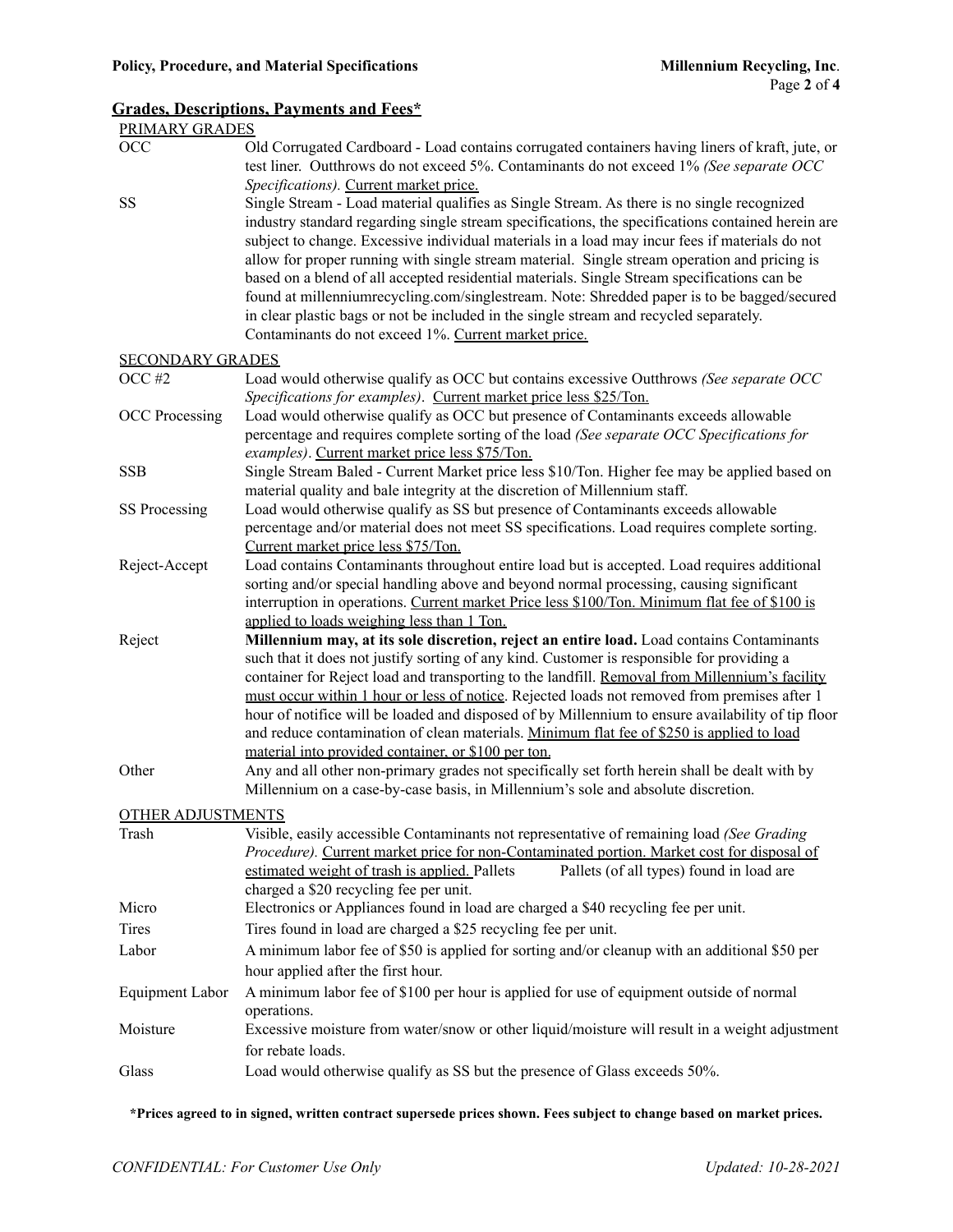## **Procedure for Grading**

Each load is examined by Millennium staff upon receipt. The following provides a general outline for Millennium's downgrading procedure; however, alternate procedures may be employed if, in the sole and absolute discretion of Millennium, such alternate procedures are necessary to safely and fairly determine the appropriate downgrade. Contamination:

- 1. If visible Contaminants are found, attendant notifies Supervisor.
- 2. Supervisor inspects load and photos are taken of Contaminants.
- Note: Not all Contaminants may be able to be properly captured via photo, Millennium staff tries to relay *an adequate representation of the total Contamination, but often the items are larger or more spread throughout the load than photos can accurately capture. Suppliers are welcome to be present during unload to witness grading procedure.*
- 3. If Contaminants are identified that may cause employee safety concerns or cause damage to the equipment, the load is back dragged and checked more thoroughly by the Supervisor. More photos are taken if needed to communicate Contamination (*See Policy and Procedure for Zero Tolerance Waste*).
- 4. Supervisor estimates the percentage of Contaminants in the load and notifies scale attendant of estimation. If additional sorting or special handling is required, Supervisor notifies scale attendant of downgrade *(See Grade and Descriptions for definitions and fees)*.
- 5. Scale attendant adjusts ticket with estimated percentage or downgrade. A weight and downgrade is automatically calculated based on net weight and grade specifications.
- 6. Scale attendant notifies Supplier Relations Representative of adjustment.
- 7. Supplier Relations Representative reviews ticket adjustment. If more information is needed, the attendant and Supervisor responsible for the estimation are contacted for details and further visual inspection or more pictures are taken if necessary.
- 8. If the estimation is reasonable based on the information provided, the adjustment is finalized and notice is sent to the customer along with photos.

#### Glass:

- 1. All loads are assumed to be the primary Single Stream (SS) grade unless otherwise notified.
- 2. Glass loads are determined by bay attendant with an estimated percentage upon visual and audible detection during unload.

#### Micro:

- 1. Electronics or appliances items are found. Additional processing and labor fees may be required beyond the per item fee due to handling and shipping requirements for proper disposal.
- 2. Per DOT requirements, batteries fall within the category of Universal Waste and increasingly cause safety and fire related dangers to Millennium's facility. Batteries and other electronics will incur fees related to the requirements of proper disposal if found in excess or cause of hazard.

#### Moisture:

- 1. Moisture is recorded for the City of Sioux Falls reporting purposes. The City adjusts the total recycling percentage based on excess moisture weights.
- 2. If excess moisture is deducted, a percentage of the load is estimated by bay attendant depending on area of amount seen compared to entire load.
- 3. Bay attendant notifies scale attendant to adjust ticket.

#### Outthrows:

1. If excessive Outthrows are found exceeding allowable percentage in fiber load, bay attendant notifies scale attendant *(See separate OCC Specifications for examples)*.

### **Policy for Zero Tolerance Waste**

The presence of Zero Tolerance Waste in Millennium's facility has a significant impact on its operation and places an undue burden and risk on the safety of both its employees and the community at large. Because of this, Millennium maintains a zero tolerance policy for, expressly prohibits the delivery of, and will refuse the acceptance of any and all Zero Tolerance Waste in its facility.